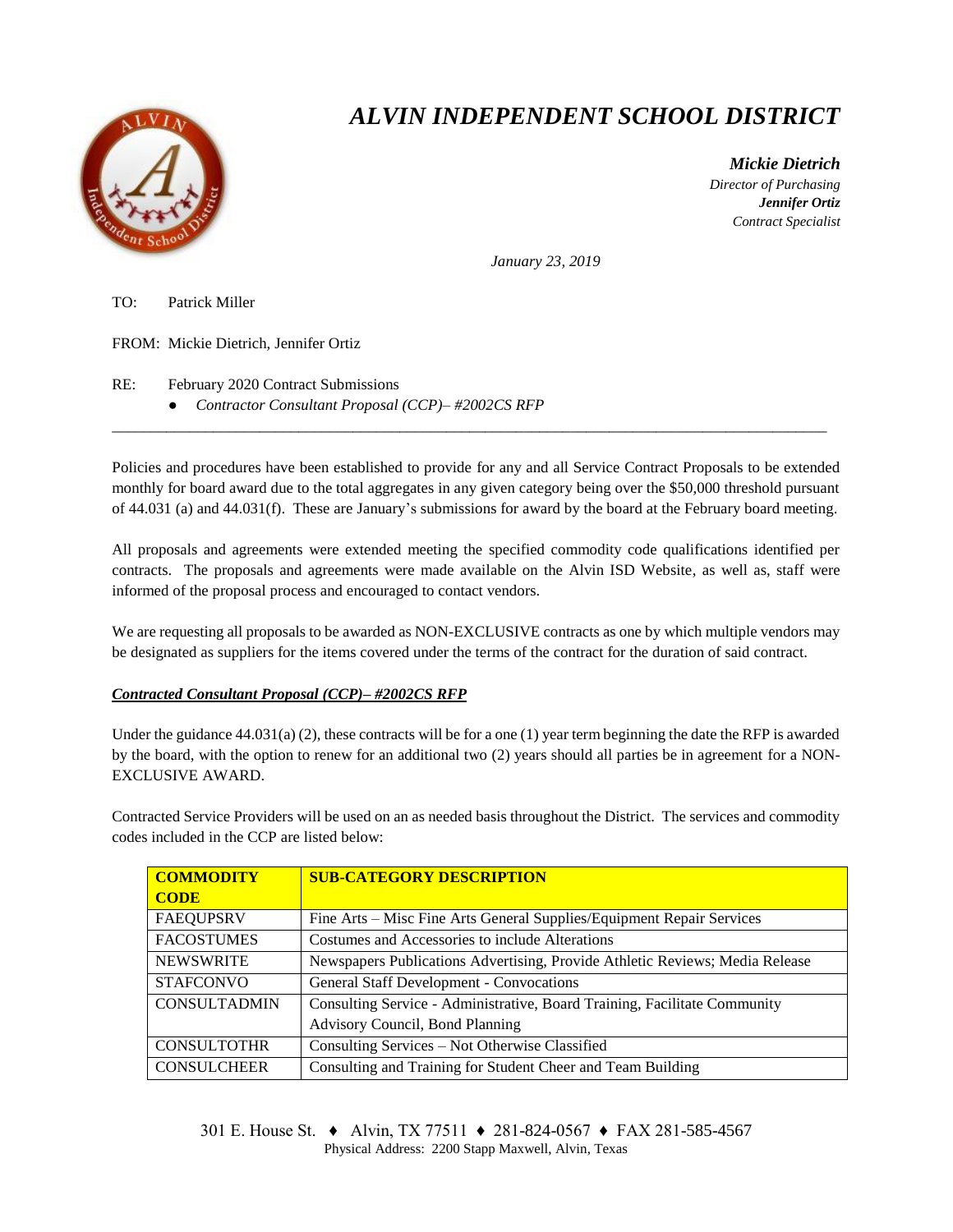| <b>CONSULTINSR</b>   | <b>Insurance Consulting</b>                                                          |  |  |  |
|----------------------|--------------------------------------------------------------------------------------|--|--|--|
| <b>CONSULTRAFF</b>   | Traffic Consulting - Design Service                                                  |  |  |  |
| <b>TECSERVICES</b>   | Data Processing, Computer Programming and Software Services                          |  |  |  |
| <b>TECTRNSERV</b>    | <b>Computer Educational Training Services</b>                                        |  |  |  |
| <b>SERVASSEMBL</b>   | Assemblies - Student Programs; Theatre Groups; Authors Visits; Motivational          |  |  |  |
|                      | Speaking; Student Training with Multi Groups in one setting                          |  |  |  |
| <b>STAFMOTIVAT</b>   | Staff Development - Motivational Team Building / Leadership                          |  |  |  |
| <b>STAFTRAININST</b> | Staff Development - Instructional Based Training/ ChildCare Training                 |  |  |  |
| <b>INSTTRAIN</b>     | Instructional Training for Testing PSAT/SAT/ACT                                      |  |  |  |
| <b>INSTTRNSGGP</b>   | Classroom Instructional Training within a Single Group, Video Conference,            |  |  |  |
|                      | Kickstart, Communities in Schools                                                    |  |  |  |
| <b>MNTGENEREP</b>    | Generator Maintenance Repairs and Services                                           |  |  |  |
| <b>SERVCALIBRATE</b> | Equipment Maintenance & Repair to Include Calibration                                |  |  |  |
| <b>FINAUDIT</b>      | Accounting Services - Auditing, A/P Auditing                                         |  |  |  |
| <b>SPEDVACCIN</b>    | <b>Vaccination Program Services</b>                                                  |  |  |  |
| <b>SERVRECMGMT</b>   | Records Management to Include Shredding                                              |  |  |  |
| <b>BLDGINSPCER</b>   | Inspection & Certification Services as per TDLR and TAS Standards; Conduct On        |  |  |  |
|                      | Site Inspections                                                                     |  |  |  |
| <b>FAMUSPROD</b>     | Music Production Services Video Streaming/Taping; Writing of Music; Percussion       |  |  |  |
|                      | Tech                                                                                 |  |  |  |
| <b>FAACCOMPAMI</b>   | <b>Accompanist Services</b>                                                          |  |  |  |
| <b>FATHEATSRV</b>    | Theatrical Services - Video Taping, Audio Technicians and Recording - Video Tape     |  |  |  |
|                      | Meetings, Provide Streaming and Archives                                             |  |  |  |
| <b>SERVTRANSLA</b>   | <b>Translation Services</b>                                                          |  |  |  |
| <b>PHOTOGROUP</b>    | Photography Services                                                                 |  |  |  |
| <b>SERVDISCJOC</b>   | Disc Jockeys/Emcees - Music, Uplighting, Monogram, Lasers, Video, DJ Services,       |  |  |  |
|                      | Party/Prom set-up, Presentations/Entertainment/Educational                           |  |  |  |
| <b>FACLINICIAN</b>   | Professional Services - Not Otherwise Classified including Clinicians, Private Music |  |  |  |
|                      | Lessons, Clinic Choir; Consult with Directors                                        |  |  |  |
| <b>FAPIANOTUN</b>    | Piano Tuning                                                                         |  |  |  |
| <b>WASTBIOHAZ</b>    | Science Waste Disposal; Bio-Hazard Service; Purification Services; Stericycle        |  |  |  |
| <b>SERVMISC</b>      | Misc Services Not Otherwise Classified                                               |  |  |  |
| <b>FACHOREOGR</b>    | Choreography Band/Drill/Color Guard, Music Marching Band Visual Design               |  |  |  |
| <b>UILJUDGES</b>     | <b>UIL</b> Judges                                                                    |  |  |  |
| <b>SERVJUDGES</b>    | Professional Service Judges - Auditions, Art Shows, Cheerleading, Sight Reading,     |  |  |  |
|                      | <b>Science Projects</b>                                                              |  |  |  |

Under the CCP process, we are requesting award for Ten (10) qualified responding vendors for services outlined under the following commodity codes:

| <b>COMPANY NAME</b>        | <b>CATEGORY</b>         | <b>COMMODITY CODE</b>              | <b>SUB-CATEGORY</b><br><b>DESCRIPTION</b> |
|----------------------------|-------------------------|------------------------------------|-------------------------------------------|
| The Creature Teacher LLC   | Presentations           | <b>SERVASSEMBL</b>                 | Wildlife Education                        |
| Innovative Turf Supply Inc | Maintenance             | <b>SERVMISC</b>                    | Turf Repair                               |
| Varian Johnson             | Presentation            | <b>SERVASSEMBL</b>                 | Author                                    |
| Jon Gordon Companies       | <b>Staff Motivation</b> | CONSULTOTHR;<br><b>STAFMOTIVAT</b> | <b>Staff Motivation</b>                   |